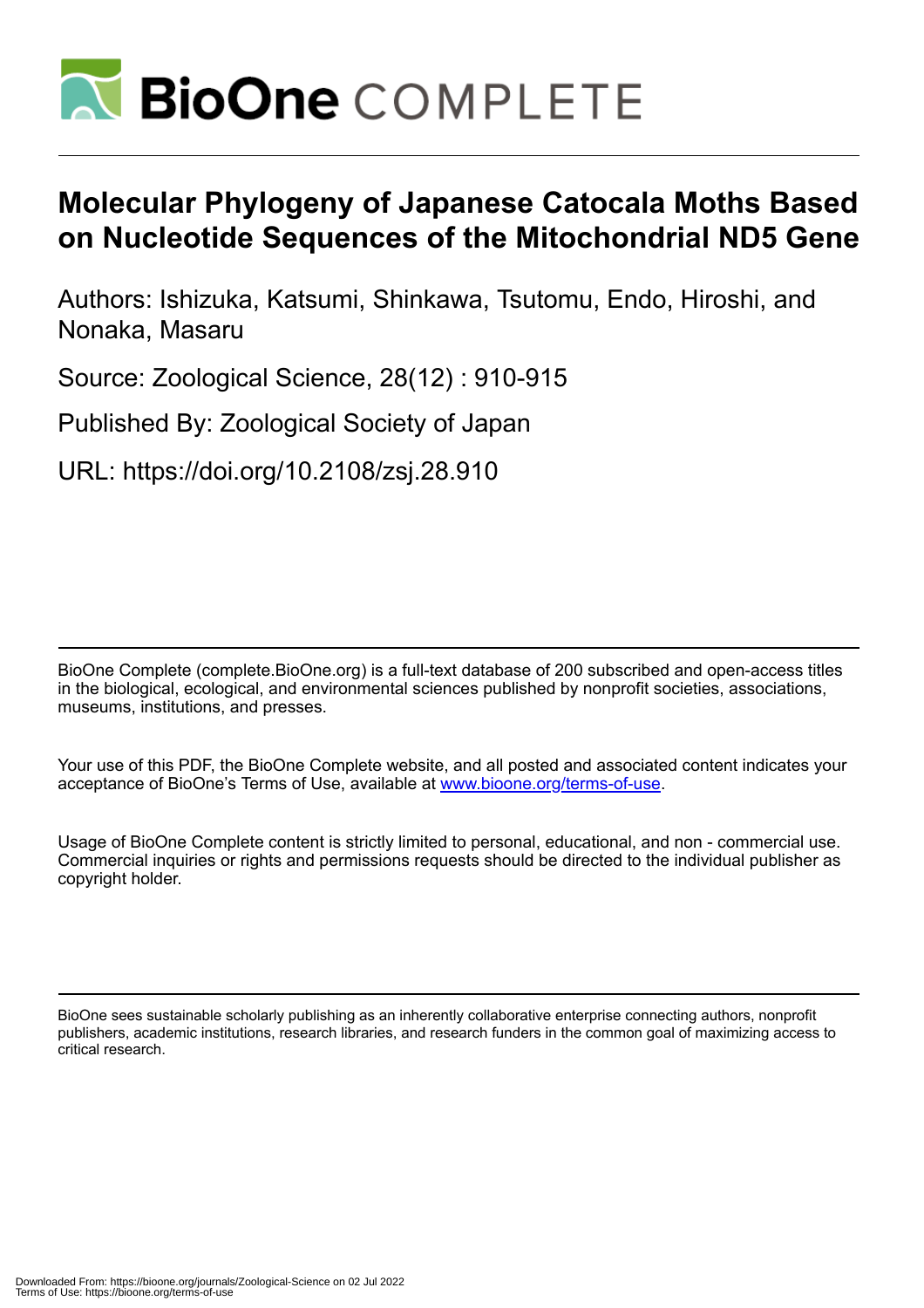# **Molecular Phylogeny of Japanese** *Catocala* **Moths Based on Nucleotide Sequences of the Mitochondrial ND5 Gene**

Katsumi Ishizuka<sup>1</sup>, Tsutomu Shinkawa<sup>2</sup>, Hiroshi Endo<sup>3</sup> and Masaru Nonaka<sup>2\*</sup>

1 Catocala Co. 1-2-4 Kurosu, Iruma, Saitama 358-0007, Japan <sup>2</sup>Department of Biological Sciences, Graduate School of Science, The University of Tokyo, 7-3-1 Hongo, Bunkyo-ku, Tokyo 113-0033, Japan 3 IBIKO corporation Agri & Bio division, Ta-61 Ueda Ikeda-chou, Ibi-gun, Gifu 503-2415, Japan

**Phylogenetic relationships of 31 Japanese** *Catocala* **species were analyzed based on the partial nucleotide sequences of the mitochondrial NADH dehydrogenase subunit 5 (ND5) gene (762 bp). When several non-***Catocala* **Noctuidae moths were designated as the outgroup, these** *Catocala* **species formed a monophyletic group. However, divergences between these** *Catocala* **species were very deep, and no close phylogenetic relationships were recognized among them except for that between the two recently separated species,** *C. xarippe* **and** *C. fulminea***. The remote relationships implied for several pairs of species suggest that the color of the hindwings is a changeable characteristic, and does not reflect phylogenetic lineage. Continental specimens were analyzed in 20 of 31** *Catocala* **species, and all of them showed a close relationship with their Japanese counterpart. However, the closeness of the nucleotide sequences between the Japanese and continental individuals of the same species varied from species to species, indicating that isolation between the Japanese and continental populations of these species occurred at many different times. The two analyzed species endemic to North America showed a close relationship with their morphologically inferred Japanese counterparts, indicating that the geographic separation and following speciation between these Eurasian and American species occurred much more recently compared with the speciation events among the** *Catocala* **species now found in Japan.**

**Key words**: Catocala, ND5, molecular phylogeny, hindwing, evolution

# **INTRODUCTION**

The genus Catocala (Noctuidae, Catocalinae) contains about 260 species distributed in the temperate to frigid zones of the Palearctic and Nearctic regions (Ishizuka, 2005a; Ishizuka, 2005b). Catocala moths are single-brooded and hibernate as eggs, and their larvae are monophagous to oligophagous, feeding on broadleaf trees such as Rosaceae, Fagaceae, Salicaceae, and Leguminosae. Therefore, many Catocala species localize to eastern Asia and eastern North America, where broadleaf forests flourish. Catocala moths were previously classified into four groups based on the positions of the spines on the fore-, middle-, or hind-tibia (Hampson, 1913). However, this classification is not widely accepted, as other morphological characteristics do not correlate with the spine pattern, suggesting that spine pattern does not reflect the phylogenetic relationship. The phylogenetic relationships among the Catocala species is mainly unresolved at present except for some North American groups comprising intimately related species. The larvae of these American species groups feed on Myricaceae, Juglan-

\* Corresponding author. Phone: +81-3-5841-7589; Fax : +81-3-5841-4990; E-mail: mnonaka@boil.s.u-tokyo.ac.jp doi:10.2108/zsj.28.910

daceae, or Ericaceae, which are not host plants for Eurasian Catocala species, suggesting that acquisition of new food plants in North America promoted recent speciation of these species groups.

The forewings of Catocala moths, which usually cover the hindwings (underwings) when they are at rest, have camouflage colors and patterns similar to their background such as tree barks or rocks (Fig. 1). By contrast, their hindwings have spectacular color patterning in red, yellow, and white with black bands believed to startle predatory birds (Sargent, 1976); hence, their English name "underwings" or their Japanese name "shitaba". Thus, colors and patterns of both the forewing and hindwing seem to have evolved through adaptive processes, although the lack of information about phylogenetic relationships among the Catocala species obstructs attempts to trace the actual evolutionary processes of the Catocala wing pattern.

Thirty-one Catocala species have been recorded in Japan so far, and all have identical or closely related counterpart species distributed in the Eurasian continent. Although it is tempting to speculate on the phylogenetic relationship among these 31 Catocala species based on colors of their hindwings or the food plant of their larvae, no apparent morphological characteristics support these grouping. In particular, comparison of male genitalia indicates that there is no close relationship among Japanese Catocala species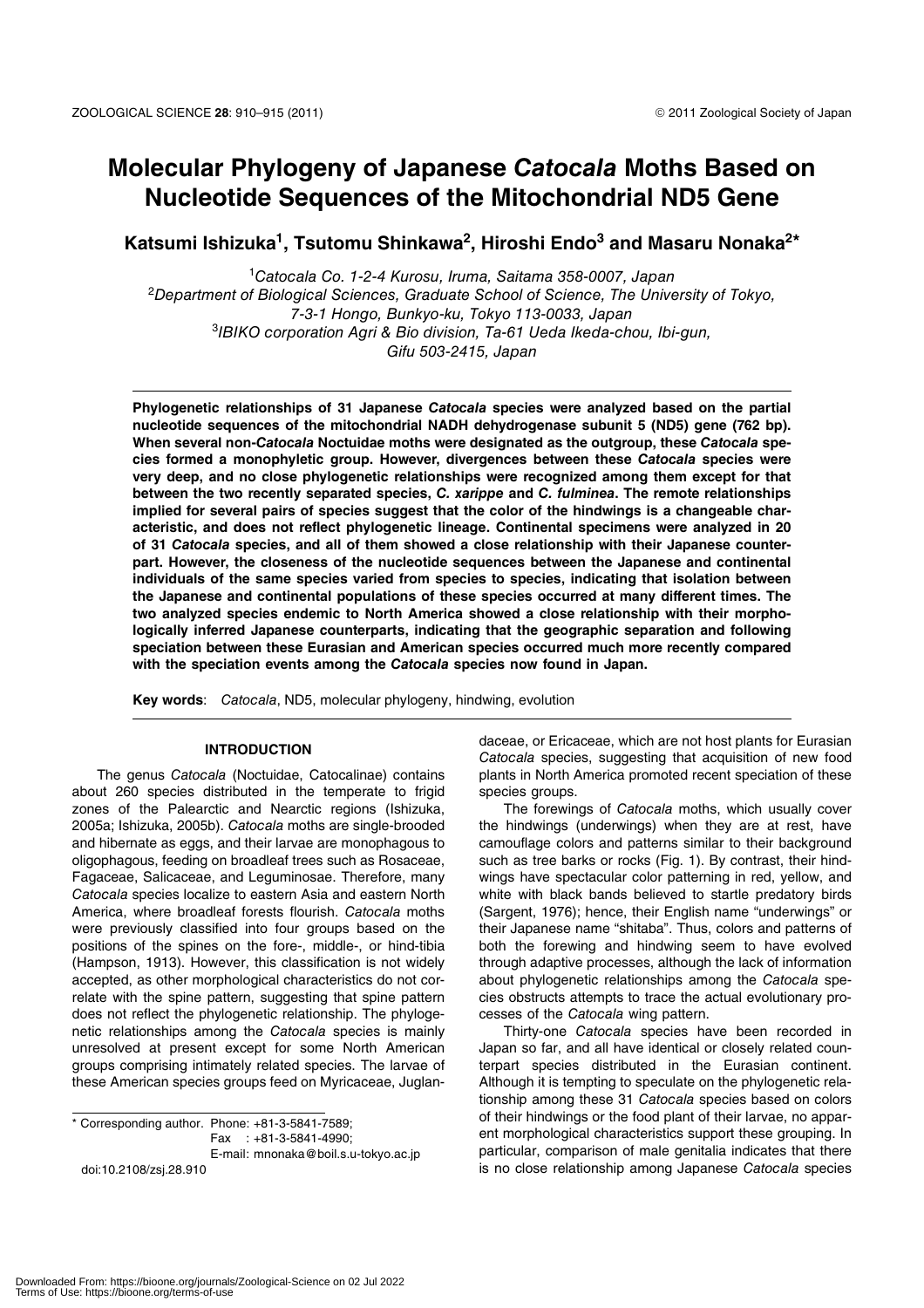

**Fig. 1.** *Catocala* **species analyzed in this paper.** Thirty-one Japanese species and two American species are shown. All have forewings with camouflage colors and patterns and hindwings with spectacular color patterning in red, yellow, or white with black bands believed to have frightening effect to predatory birds.

except in two cases with clear similarity between C. xarippe and C. fulminea (Ishizuka, 2009), and between C. duplicata and C. dissimilis (Sugi, 1968). This suggests that the most speciation events among the Japanese Catocala species occurred a long time ago and that the phylogenetic distances between them are very large (Ishizuka, 2005b). Here we report the result of our molecular phylogenetic studies using the mitochondrial ND5 gene, which we performed to elucidate the phylogenetic relationship among Japanese Catocala species.

# **MATERIALS AND METHODS**

### **Materials and DNA extraction**

Moths collected in Japan, China, Russia, Canada, and the USA (listed in Table 1) were used as fresh, frozen, or dried specimens. DNA was extracted from one to six legs, depending on the size of the moths, using the DNeasy Tissue Kit (Qiagen KK, Tokyo, Japan), as described previously (Makita et al., 2003).

#### **PCR amplification of the ND5 gene and sequence analysis**

A part of the mitochondrial ND5 gene was amplified by polymerase chain reaction (PCR) using the primer pair, S1 (TACWCCTGTTTCTGCTT-TAGTTCA) and AS1 (CCATAGGTT-KATAAWGTTGGWATAAAT) designed to amplify an 836 bp fragment from most lepidopteran species. In samples where the quality of DNA was insufficient to amplify ~800 bp-long fragments, the corresponding sequence was amplified as two overlapping fragments: a ~450 bp fragment was amplified using S1 and AS2 (CTAAAATTA-WATCYTTAGARTAGAAYCC) primers, and a ~450 bp fragment was amplified using the S2 (ATAWTTCTAATT-TAKCTWTATGTGG) and AS1 primers. The parameters for the PCR reaction were: 95°C for 5 min; 40 cycles at 95°C for 0.5 min, 42°C for 0.5 min, and 72°C for 1 min; and 72°C for 5 min. The amplified fragments were analyzed for nucleotide sequences directly after treatment with alkaline phosphatase and exonuclease I. Sequencing reaction was performed with BigDye Terminator v3.1 Cycle Sequencing Kit (Applied Biosystems) using a 3100/ 3130xl Genetic Analyzer (Applied Biosystems).

#### **Phylogenetic analysis**

The nucleotide sequences were aligned using Clustal X 1.83.1 (Thompson et al., 1997) with the default setting. Phylogenetic and molecular evolutionary analyses were conducted using

MEGA5 (Tamura et al., 2011). For the maximum-likelihood (ML) tree (Felsenstein, 1981), the GTR+G+I model was selected as the best-fit model according to the Bayesian Information Criterion. The ML tree was inferred using all three codon positions by Nearest-Neighbor-Interchange search based on this model. The neighborjoining (NJ) tree (Saitou and Nei, 1987) was constructed based on Kimura's two-parameter distance (Kimura, 1980). The trees were tested by 1000 bootstrap replications.

# **RESULTS AND DISCUSSION**

Thirty-one Catocala species have been recorded from Japan to date, including C. macula, which is sometimes treated as Ultrichopus macula. Specimens of these 31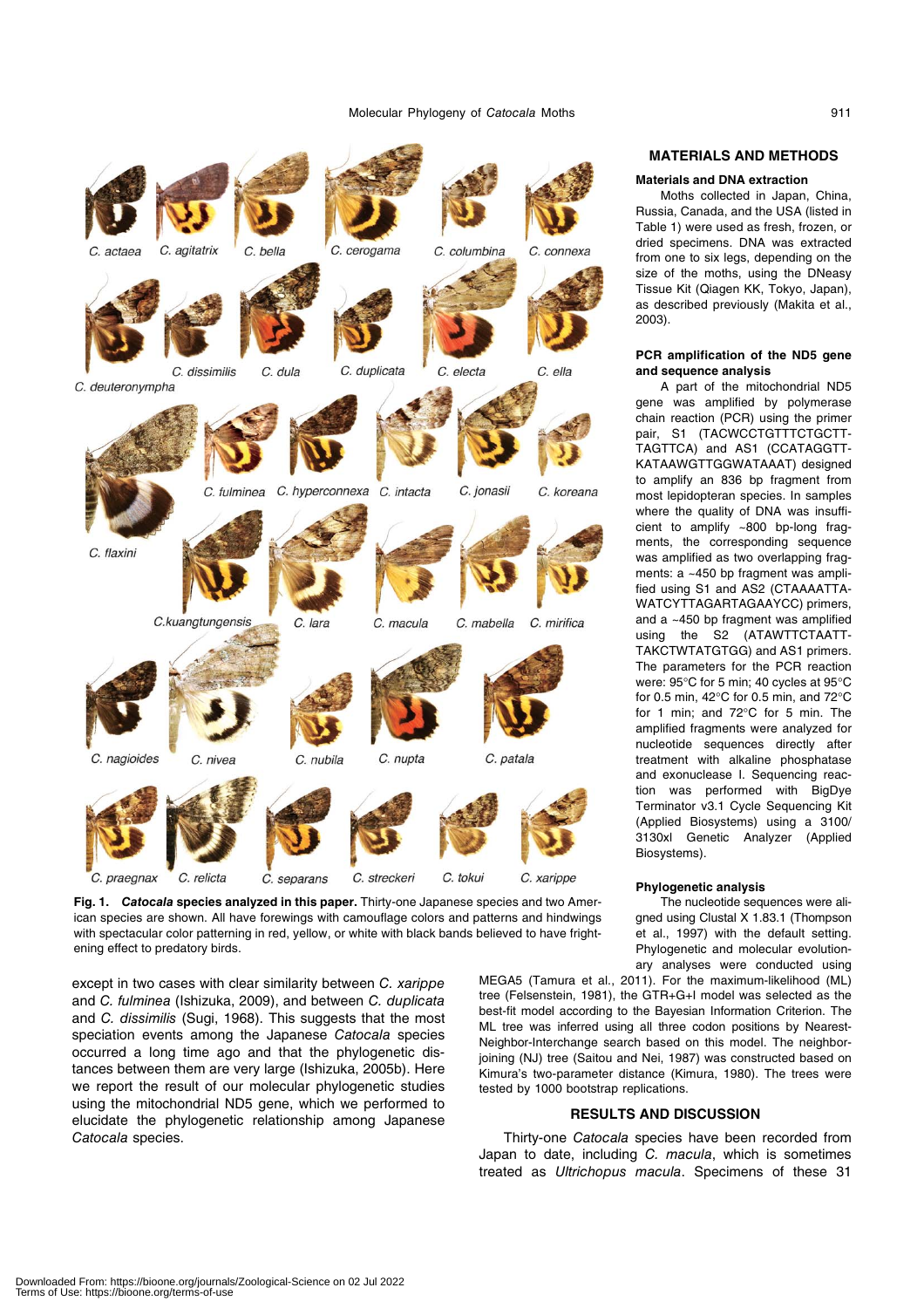Catocala species collected in Japan were analyzed together with continental specimens for 20 of these species collected in China and Russia (Table 1). In addition, two North American species, C. relicta and C. cerogama, considered to be related closely to C. fraxini and C. lara, respectively (Fig. 1), were also analyzed. Thus, in total 53 sequences of 33 Catocala species were analyzed here. There were no insertions or deletions among the ND5 sequences of these species, and 762 bp sequences were used for phylogenetic analysis. There were 253 variable sites and 205 parsimony informative sites. Average GC-contents at the first, second and third codon positions, and as a whole were, 23.4, 26.1, 5.5 and 18.3%, respectively. The number of base differences per site between 31 Japanese Catocala species were 0.037–0.083, except for that between C. xarippe and C. fulminea, which was only 0.014. As outgroups, six non-Catocala species of Catocalinae, Noctuidae, Mocis annetta, Ercheia umbrosa, E. niveostrigata, Spirama retorta, Thyas juno, and Artena dotata from Japan were used. Two phylogenetic trees based on these nucleotide sequences were constructed by the ML method or the NJ method (Figs. 2, 3).

Upon model testing, the GTR+G+I (general time reversible, gamma distributed with invariant sites) model gave the lowest Bayesian Information Criterion (BIC) scores. A phylogenetic tree was inferred by the maximum likelihood (ML) method using the GTR+G+I model (Fig. 2). All Catocala species formed a clade, supported by a bootstrap percent-

age of 88%. Monophyly of the Japanese and continental sequences of the same Catocala species was supported by the high bootstrap percentages of 93% to 100% in all cases. By contrast, none of the groupings of the Eurasian Catocala species was supported by a high bootstrap percentage, except for the clade comprising C. xarippe and C. fulminea. which was supported by a bootstrap percentage of 99%. These two very similar species were recognized as a single species, C. fulminea, for a long time and have been divided into two species recently (Ishizuka, 2009). Except for this clade, the only clade supported by a bootstrap percentage of > 50% was that comprising C. patala and C. nagioides. Fig. 3 shows a NJ tree of the same data set based on Kimura's two-parameter model (Kimura, 1980). In this tree, the grouping of 33 Catocala species (31 Eurasian and two American species) was supported by a higher bootstrap percentage of 93%. In both the ML and NJ trees, C. macula is located at the most basal position within the Catocala clade. However, the bootstrap percentages to support the Catocala clade excluding C. macula were less than 50% in both the ML and NJ trees. In addition, an extended phylogenetic analysis based on the ND5 sequences in more than 100 species located C. macula in the middle of the Catocala clade, not at the most basal position (Ishizuka et al. unpublished data). All these results support the inclusion of this species into the Catocala genus.

In the NJ tree, no interspecies relationship among the

**Table 1.** Moth samples used in this study.

| Genus            | Species                | Locality                                | Accession No | Genus              | Species                     | Locality             | Accession No |
|------------------|------------------------|-----------------------------------------|--------------|--------------------|-----------------------------|----------------------|--------------|
| Artena           | dotata                 | Shizuoka, Japan                         | AB292106     | Catocala           | kuangtungensis Anhui, China |                      | AB291937     |
| Catocala actaea  |                        | Nagano, Japan                           | AB291938     | Catocala           | lara                        | Toyama, Japan        | AB291923     |
| Catocala actaea  |                        | Gansu, China                            | AB292099     | Catocala           | lara                        | Gansu, China         | AB292098     |
| Catocala bella   |                        | Nagano, Japan                           | AB291924     | Catocala           | macula                      | Kagoshima, Japan     | AB605781     |
| Catocala bella   |                        | Shandong, China                         | AB291925     | Catocala           | macula                      | Hubei, China         | AB292101     |
|                  | Catocala cerogama      | New York, USA                           | AB291940     | Catocala           | mabella                     | Nagano, Japan        | AB291929     |
|                  | Catocala columbina     | Nagano, Japan                           | AB291926     | Catocala           | mirifica                    | Mie, Japan           | AB291928     |
|                  | Catocala columbina     | Hubei, China                            | AB291927     | Catocala           | nagioides                   | Nagano, Japan        | AB292085     |
|                  | Catocala connexa       | Toyama, Japan                           | AB292092     | Catocala           | nivea                       | Gifu, Japan          | AB291934     |
|                  | Catocala deuteronympha | Hokkaido, Japan                         | AB291942     | Catocala           | nivea                       | Hunan, China         | AB291935     |
|                  | Catocala deuteronympha | Liaoning, China                         | AB292100     | Catocala           | nubila                      | Nagano, Japan        | AB292086     |
|                  | Catocala dissimilis    | Nagano, Japan                           | AB292095     | Catocala           | nupta                       | Nagano, Japan        | AB291931     |
| Catocala dula    |                        | Nagano, Japan                           | AB292079     | Catocala           | nupta                       | Far East, Russia     | AB291932     |
| Catocala dula    |                        | Shaanxi, China                          | AB292080     | Catocala           | patala                      | Nagano, Japan        | AB291920     |
|                  | Catocala duplicata     | Yamanashi, Japan                        | AB291919     | Catocala           | patala                      | Gansu, China         | AB291921     |
| Catocala electa  |                        | Gifu, Japan                             | AB292093     | Catocala           | praegnax                    | Nagano, Japan        | AB291916     |
| Catocala electa  |                        | Shandong, China                         | AB292094     | Catocala           | praegnax                    | Far East, Russia     | AB291917     |
| Catocala ella    |                        | Toyama, Japan                           | AB291918     | Catocala           | relicta                     | Saskatchewan, Canada | AB291939     |
| Catocala fraxini |                        | Gunma, Japan                            | AB292081     | Catocala           | separans                    | Toyama, Japan        | AB292087     |
| Catocala fraxini |                        | Shandong, China                         | AB292082     | Catocala           | streckeri                   | Mie, Japan           | AB291915     |
|                  | Catocala fulminea      | Hokkaido, Japan                         | AB605780     | Catocala           | streckeri                   | Far East, Russia     | AB292096     |
|                  | Catocala fulminea      | Far East, Russia                        | AB605779     | Catocala           | tokui                       | Mie, Japan           | AB291922     |
|                  | Catocala hyperconnexa  | Nagano, Japan                           | AB291913     | Catocala           | tokui                       | Fujian, China        | AB303307     |
|                  | Catocala hyperconnexa  | Guizhou, China                          | AB291914     | Catocala           | xarippe                     | Nagano, Japan        | AB292088     |
| Catocala intacta |                        | Gifu, Japan                             | AB292090     | Ercheia            | niveostrigata               | Nagano, Japan        | AB292103     |
| Catocala intacta |                        | Fujian, China                           | AB292091     | Ercheia            | umbrosa                     | Yamanashi, Japan     | AB291933     |
| Catocala jonasii |                        | Gifu, Japan                             | AB292083     | Lagoptera          | juno                        | Nagano, Japan        | AB292104     |
| Catocala jonasii |                        | Shaanxi, China                          | AB292084     | Spirama            | retorta                     | Nagano, Japan        | AB292105     |
| Catocala koreana |                        | Nagano, Japan                           | AB291941     | Sypnoides hercules |                             | Nagano, Japan        | AB292107     |
|                  |                        | Catocala kuangtungensis Wakayama, Japan | AB291936     |                    |                             |                      |              |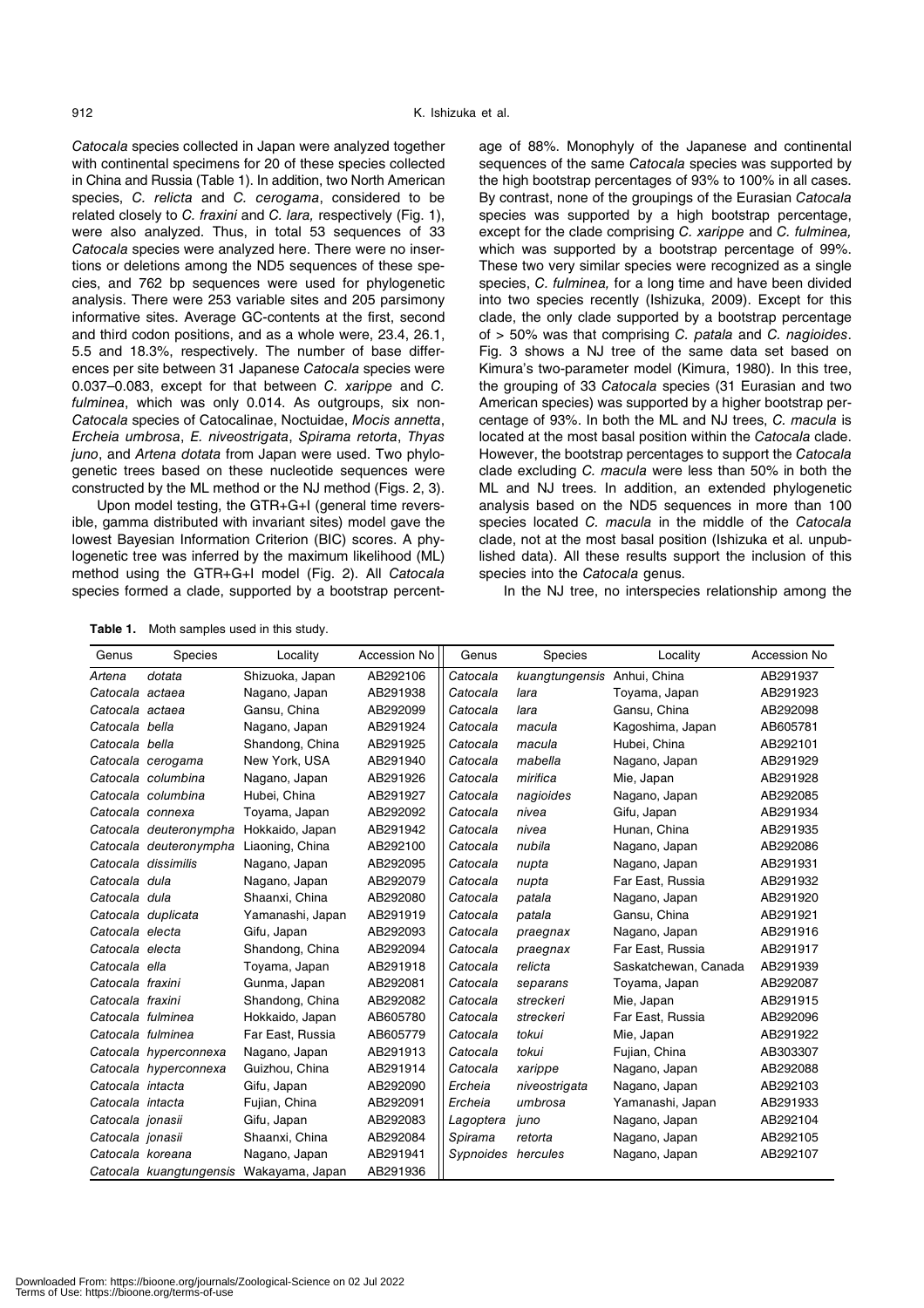#### Molecular Phylogeny of Catocala Moths **913**



**Fig. 2. ML tree of Japanese** *Catocala* **species based on mitochondrial ND5 gene sequences.** Maximum-likelihood (ML) tree constructed based on the GTR+G+I model. Six non-Catocala Catocalinae species were used as outgroups. Bootstrap percentages higher than 50, based on 1000 replicates, are shown. Abbreviations for sampling locations are; J, Japan; R.FE, Russia far east; USA.NY, New York state of USA; CA.SA, Canada Saskatchewan; C, China. Abbreviations for provinces in China are; GZ, Guizhou; SX, Shaanxi; SD, Shandong; GS, Gansu; AH; Anhui; LN, Liaoning; FJ, Fujian; HN, Hunan; HB, Hubei.

Eurasian Catocala species, except for that between C. xarippe and C. fulminea, was supported by a bootstrap percentage of more than 50%. These results indicate that the 31 Japanese Catocala species analyzed here diverged a long time ago and that their phylogenetic relationship is difficult to elucidate, except for an intimate relationship between C. xarippe and C. fulminea. This conclusion is not surprising because comparison of male genitalia indicated little similarity among Japanese Catocala species despite the apparent similarity in wing pattern recognized in some pair of species. However, the male genitalia of C. duplicata and C. dissimilis show a close similarity (Sugi, 1968), and it remains to be clarified by further phylogenetic analysis whether they are related closely or whether their male gen-



**Fig. 3. NJ tree of Japanese** *Catocala* **species based on mitochondrial ND5 gene sequences.** Other than that the tree was drawn using the neighbor-joining (NJ) method based on Kimura's two-parameter distance, all other conditions were the same as described in the legend to Fig. 2.

italia show coincidental resemblance.

We found many discrepancies in the branching patterns of the 31 Eurasian species between the ML and NJ trees, indicating poor reliability of the branching patterns shown in Figs. 2 and 3. However, sister grouping of the pairs of species such as C. kuangtungensis and C. deuteronympha, C. patala and C. nagioides, C. streckeri and C. intacta, C. nivea and C. separans, C. praegnax and C. dissimilis, and C. bella and C. columbina, was conserved between the ML and NJ trees, suggesting a remote relationship between these paired species. Although it remains to be clarified by further analysis of sequences and species whether these observed remote relationships reflect actual phylogenetic relatedness; we note that four species with a white pattern in the hindwings, C. nivea, C. dissimilis, C. nagioides, and C. actaea did not show kinship to each other and showed a possible kinship to four separate yellow-hindwing species. Similarly, no close relatedness was suggested between three red-hindwing species, C. electa, C. nupta, and C.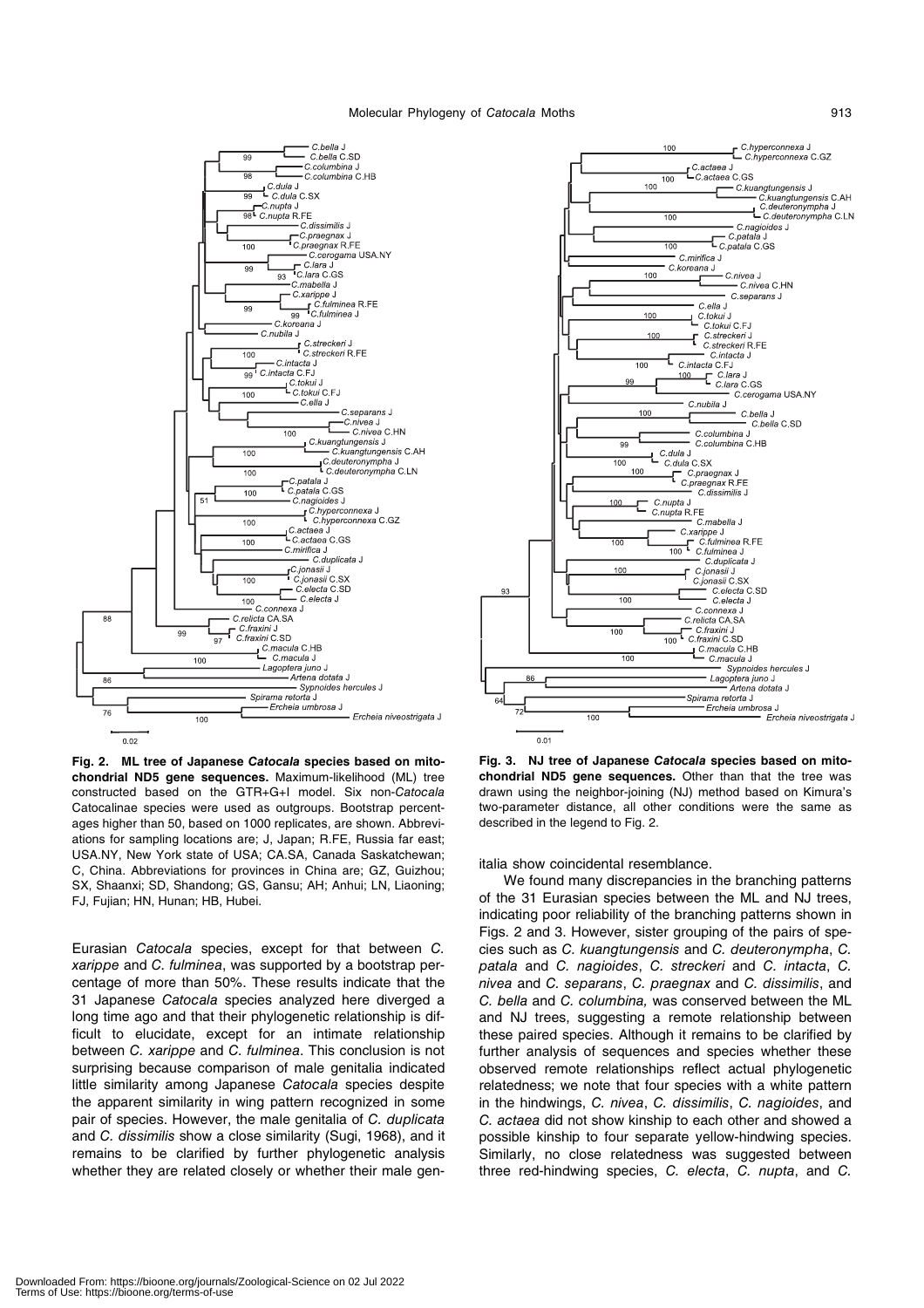dula. These results suggest that the hindwing color has changed frequently during the speciation of the Catocala moths, and that hindwing color does not reflect phylogeny.

In contrast to the mostly inconclusive phylogenetic relationships between the analyzed Eurasian Catocala species, the two American species analyzed, C. relicta and C. cerogama, showed a clear and close relatedness to the Eurasian species, C. fraxini and C. lara, respectively, which was supported by high bootstrap percentages of 99% or 100% in both the ML and NJ trees (Figs. 2, 3). As shown in Fig. 1, C. relicta and C. fraxini show a close morphological similarity, and the larvae of both of these species feed on Salicaceae. Similarly, C. cerogama and C. lara show a close morphological similarity and are the only Catocala species known to feed on Tiliaceae. However, the colors of the hindwing band differ between these closely related Eurasian and American species: purple in C. fraxini versus white in C. relicta, and white in C. lara versus yellow in C. cerogama. Again, this suggests that the color of hindwings is a changeable characteristic. Some North American Catocala species feed on Juglandaceae. About 25 species show morphological similarity, suggesting recent speciation events, and have either yellow or black hindwings. Our preliminary nucleotide sequence analysis of the ND5 gene in these species produced a phylogenetic tree in which the yellow- and black-hindwing species intermingle (Ishizuka et al. unpublished data), indicating parallel evolution either from yellow to black or from black to yellow.

To estimate the divergence time between Japanese Catocala species, we constructed a linearized tree (Fig. 4) based on the NJ tree shown in Fig. 3 (Takezaki et al., 1995). Divergence times among Japanese Catocala species corresponded to 0.02 to 0.03 Kimura's two-parameter distance (Kimura, 1980). The evolutionary rate of the insect ND5 gene has been estimated using Lepidoptera butterfly groups, Parnassius (Yagi et al., 2001) and Parides (Kato and Yagi, 2004), and a Coleoptera Carabinae ground beetle, Euleptocarabus porrecticollis (Su et al., 1998), and the 0.01 Kimura's two-parameter distances were estimated at 0.75 MY, 1.8 MY, and 4.0 MY, respectively. If all three estimations are correct, the evolutionary rate of the ND5 gene is not constant in various insect groups. However, it is difficult to find a rigid correspondence between the speciation and paleogeological events used for age estimation, such as river, island, or mountain formations. Thus, these values, 0.75 to 4.0 MY/0.01 Kimura's two-parameter distances may contain errors, although they may be useful for tentative estimation of the ages of Catocala speciation. Based on these estimations, 0.02 to 0.03 Kimura's two-parameter distance between Japanese Catocala species (Fig. 4) corresponds to 1.5–12 MY. Because the islands of ancient Japan split from the continent about 15 MYA (Otofuji et al., 1994), these speciation events would have occurred after the Japan–continent split. The closely related Eurasian and American species analyzed here showed much shorter divergence times of 0.6–3 and 0.9–5 MY for C. fraxini and C. relicta and for C. lara and C. cerogama, respectively. These results indicate that Catocala moths migrated nearly freely between Japan and the Eurasian continent and between the Eurasian and American continents after the Japan–continent split.



**Fig. 4. Linealized tree of Fig. 3 constructed under the assumption of molecular clock.** The linealized tree was constructed using Compute Linealized Tree in MEGA5 (Tamura et al., 2011) based on the tree shown in Fig. 3. The scales under the horizontal line indicate Kimura's two-parameter distance.

Evolutionary distances between the Japanese and continental specimens of the same species showed great variation depending on the species. The divergence times are about 0.75–4.0 MYA for C. bella and C. columbina; 0.3–2.4 MYA for C. kuangtungensis, C. nivea, C. intact, and C. electa; and less than 0.1–0.5 MYA for C. hyperconnexa, C. actaea, C. deuteronympha, C. patala, C. tokui, C. streckeri, C. lara, C. dula, C. praegnax, C. nupta, C. fulminea, C. jonasii, C. fraxini, and C. macula. This suggests that isolation of the Japanese from the continental populations of these species occurred at many different times, although the correspondence between these times and the paleogeological events has not been identified. Moreover, the genetic distances observed between the Japanese and continental populations of C. bella and C. columbina are larger than those between C. xarippe and C. fulminea or between C. relicta and C. fraxini, suggesting that taxonomic revaluation is required for C. bella and C. columbina.